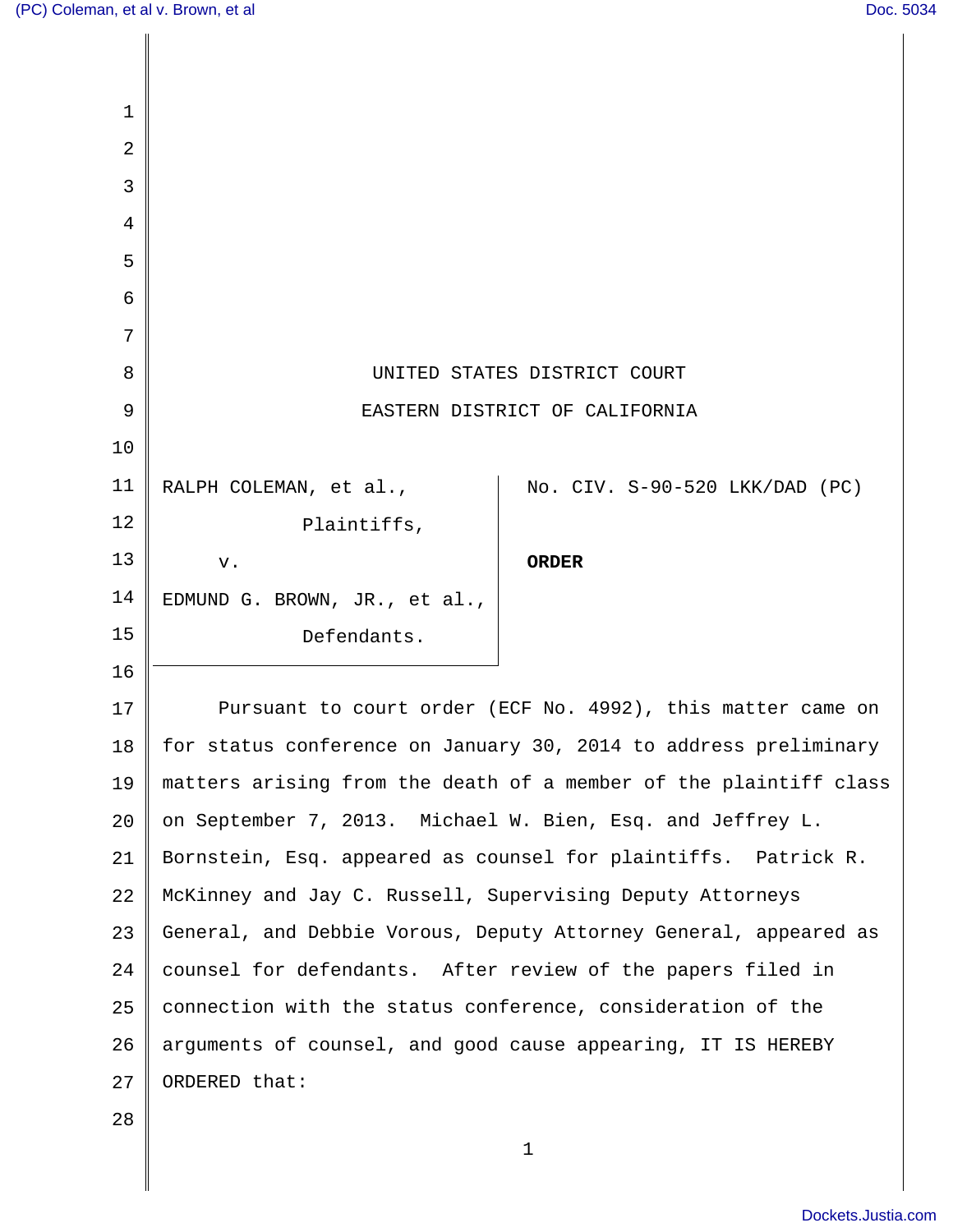1 2 3 4 5 6 7 8 9 10 11 12 13 14 15 16 17 18 1. Discovery is opened for a period of thirty days from the date this order is entered on the docket. Subject to the following provisions of this order, discovery is opened as to the factual circumstances of the class member's death insofar as those factual circumstances may pertain to issues raised by plaintiffs' motion concerning use of force, and as to whether relevant information concerning this death was withheld from plaintiffs or the court during the course of the evidentiary hearing which commenced on October 1, 2013. The parties shall forthwith meet and confer to determine whether they can agree on a joint statement of facts concerning one or both of the foregoing issues. If so, discovery shall be limited to those issues on which there are disputes that go to issues relevant to matters pending before this court. Said determination shall be made not later than three days from the date of this order.

24 2. Within three days from the date of this order, the parties shall meet and confer and file with the magistrate judge a joint statement concerning discovery which shall include  $(1)$  a description of the issue(s) that require discovery; (2) what discovery is proposed; and (3) any disputes over such discovery that the parties may anticipate as a result of the meet and confer process.

19

20

21

22

23

25

26 27 28 3. This matter is set for further status conference on Monday, March 10, 2014 at 1:30 p.m. The parties shall file status conference statements not later than 4:30

2